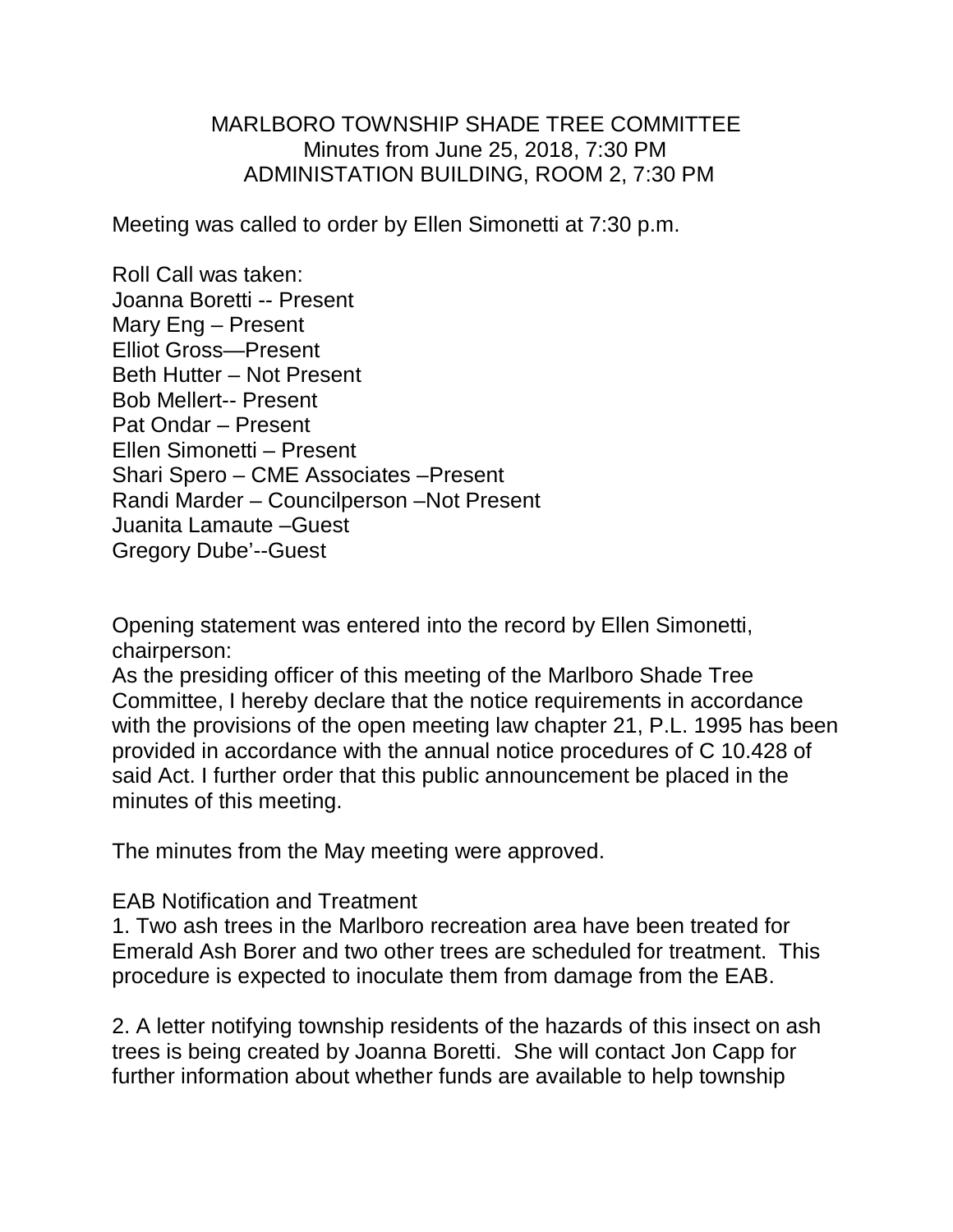residents replant where ash trees have been removed. The committee will review the letter via email when it is completed.

Chair's Report

1. Jack Chazotte, who built our bulletin board, will be awarded his Eagle Scout designation next month.

2. The committee received a thank you certificate from the veterans of Marlboro for our participation in the Memorial Day celebration.

3. The history of the community garden is being revised.

Open Items

1. Elliot Gross will officially become a new committee member as soon as he takes his oath of allegiance.

1. Marlboro Beautification Day is scheduled for September 16 from 2:00 p.m. to 5:00 p.m. Committee members are urged to keep this date open so they can volunteer at the Shade Tree Committee table.

2. A plaque is being crafted for the white pine tree (*Pinus stobus*) that had been germinated in space. When the plaque is ready, a small dedication ceremony will take place at the tree's location adjacent to the 9-11 Memorial Garden. The official framed certificate of germination will be hung at Town Hall.

Community Garden

1. A butterfly way-station has been planted in the rear left corner of the garden with ten milkweed plants donated by Harry Cross of Morganville Flower Farm. Joanna Boretti will oversee the maintenance of this garden. 2. An open house at the garden is being arranged by several of the Master Gardener members for Saturday, July 14, from 10:00 a.m. to 4:00 p.m. Members of the general public who are interested in how a Community Garden functions are invited to stop by.

3. The second pot-luck of the gardening season will be on Sunday, August 26, from 1:00 p.m. to 3:00 p.m. The first pot luck took place on Saturday, June 9, from 1:00 p.m. to 3:00 p.m. in the garden.

4. A portable toilet to serve the gardeners will be installed shortly. A discussion on how to make it more aesthetically appealing was postponed until the mechanics of maintenance are known.

5. Students from Collier School will again be invited to volunteer in the garden after the portable toilet is installed.